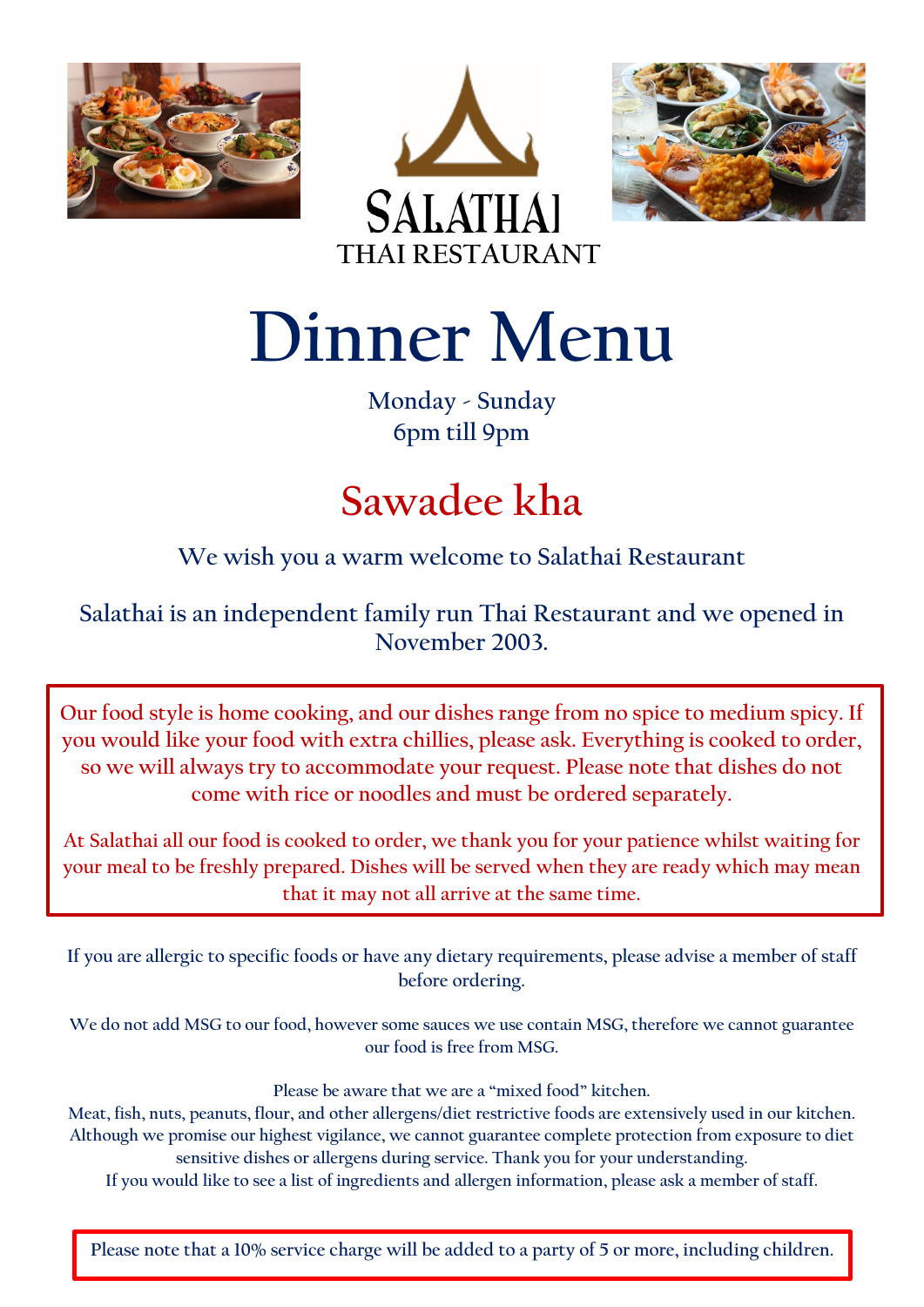



**(GF) This dish can be made gluten free. (V) This dish can be made vegetarian or vegan. Please note that dishes marked (V) (GF) can be prepared without Gluten and or Vegetarian or Vegan. Please let us know when ordering your dietary requirements.**

# **STARTERS**

| <b>1. SALATHAI'S MIXED STARTER</b>                                                                                                                                            | £8.50      |
|-------------------------------------------------------------------------------------------------------------------------------------------------------------------------------|------------|
| A selection of starters served with sweet chilli sauce & peanut sauce.<br>Includes Ix Prawn fried in batter, 2x vegetable spring rolls, 1x chicken satay,                     | per person |
| Ix sweetcorn fritter, Ix chicken sesame toast.                                                                                                                                |            |
| IV. SALATHAI'S VEGETARIAN MIXED STARTER (V)                                                                                                                                   | £8.50      |
| A selection of vegetarian starters served with sweet chilli sauce.<br>Includes 2x Vegetable spring rolls, 1x sweetcorn fritter, vegetable tempura, 2x fried tofu.             | per person |
| <b>1A. ROAST DUCK WITH PANCAKES</b>                                                                                                                                           | £9.95      |
| A breast of roast duck served with six pancakes, cucumber, spring onion and hoisin sauce.<br>(Extra pancakes come in a pack of 6 and will be charged at £2.50 extra per pack) |            |
| 2. GOONG (Prawn) PLA MUEK (Squid) SHOUP                                                                                                                                       | £6.95      |
| King prawns or Squid fried in batter, served with sweet chilli sauce.                                                                                                         |            |
| 3. SATAY GAI (GF)<br>Chicken satay skewers, served with peanut sauce.                                                                                                         | £6.75      |
| 4. POR PIA TORD (V)<br>Fried vegetable spring rolls with vermicelli noodle, served with sweet chilli sauce.                                                                   | £6.50      |
|                                                                                                                                                                               |            |
| 6. PEEK GAI SAMROSS (GF)<br>Chicken wings cooked in sweet chilli sauce, garnished with spring onion and coriander.                                                            | £6.75      |
| 7. TORD MUN KHAO POAD(V)<br>Fried sweetcorn fritters served with sweet chilli sauce.                                                                                          | £6.50      |
| 8. TORD MUN PLA $\check{J}(GF)$<br>Thai fish cakes served with sweet chilli sauce, topped with crushed peanut.                                                                | £6.95      |
| 9. KANOM PANG NA GAI<br>Chicken sesame toast, fried, and served with sweet chilli sauce.                                                                                      | £6.75      |
| 10. KANOM JEEB<br>Steamed pork dumplings topped with garlic served with dark soy sauce, garnished with spring<br>onion and coriander.                                         | £6.75      |
| II. PAK SHOUP PANG TORD (V)                                                                                                                                                   | £6.50      |

Seasonal vegetables fried in batter, served with sweet chilli sauce.

| <b>EXTRAS</b><br>Thai Spicy Crackers<br>\$2.75<br><b>Prawn Crackers</b> | Chilli Paste<br>Chopped Birds Eye Chilli | £1.50<br>\$1.50 |
|-------------------------------------------------------------------------|------------------------------------------|-----------------|
|                                                                         | Chopped Birds Eye Chilli in Fish Sauce   | \$1.50          |
| \$2.75<br>Sweet Chilli Sauce dip<br>£1.00                               | Chopped Birds Eye Chilli in Soy Sauce    | £1.50           |
| Peanut Sauce dip<br>\$1.00                                              | <b>Crushed Peanuts</b>                   | £1.50           |
|                                                                         | <b>Cashew Nuts</b>                       | \$1.50          |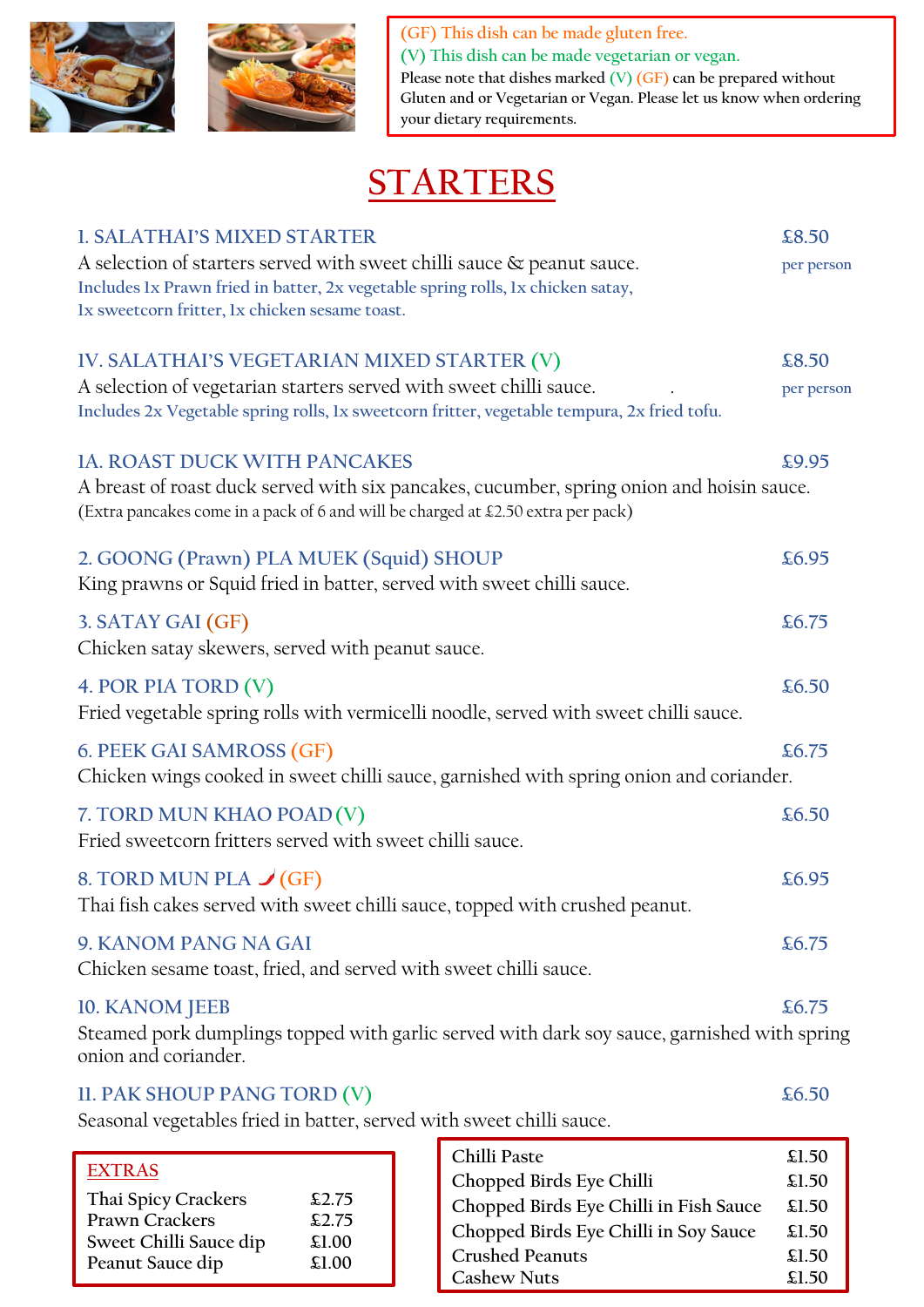**(GF) This dish can be made gluten free.**

**(V) This dish can be made vegetarian or vegan.**

**Please note that dishes marked (V) (GF) can be prepared without Gluten and or Vegetarian or Vegan. Please let us know when ordering your dietary requirements.**

# **SOUP**

13. TOM YUM  $\bigvee$  (V) (GF) Hot and sour soup with galangal, lemongrass, and lime leaves. **Mushroom £6.50 Chicken £6.75 King Prawn £6.95**

**14. TOM KHAA (V) (GF)** A coconut cream soup with galangal and lemongrass. **Mushroom £6.50 Chicken £6.75 King Prawn £6.95**

# **SALADS**

#### **15. SOM THAM (PAPAYA SALAD)**  $\bigcup$  (V) (GF)  $\qquad$  £9.50

Green papaya salad, with carrots, tomatoes, peanuts, garlic, fresh chilli, tamarind, fish sauce and lemon juice.

**16. YUM NUEA (Beef)/MOO (Pork)**  $\bigcup$  (GF)  $\bigcup$  (GF)  $\bigcup$  £9.95 Thai style salad tossed in a spicy lime and chilli salad dressing with beef or pork.

**17. LARB GAI/ MOO/PED (GF) Chicken/Pork- £9.95 Duck - £10.95**  A meat salad from Laos with roasted ground rice, lime leaves, red onion, and spring onion with a

spicy dressing.

### **18. YUM TALAY**   $\bigcup$  (GF) **E10.95**

Thai salad with king prawns, and squid tossed in a spicy lime and chilli salad dressing.

#### **20. SALAD KHEAK (V) (GF) £6.95**

Salad with lettuce, cucumber, tomato, and egg, topped with peanut sauce, garnished with spring onion and coriander.

# **ROAST DUCK DISHES**

**23. PED TORD MAKHAM (GF) £10.95** 

Roast duck breast topped with tamarind sauce, garnished with spring onion and coriander.

### **25. PED TORD SALATHAI 22. 20.95**

Roast duck breast coated in breadcrumbs and fried, topped with chilli tamarind sauce, garnished with spring onion and coriander.

# **SEA BASS DISHES**

**(MAY CONTAIN BONES)** 

### **21. PLA NEUNG**  $\bigcup$  (GF) **21. 21. 21.50**

2 steamed sea bass fillets with ginger, lemon grass and spring onion, topped with a lime and chilli dressing.

### **40. PLA CHU CHI**  $\bigcup$

2 sea bass fillets, deep fried and cooked with red curry sauce, lime leaves and peppers.

### **41. PLA LAD PIK**

2 sea bass fillets, deep fried cooked with hot chilli sauce, lime leaves, onion, peppers, basil, and spring onion.

**Our dishes range from no spice, mild spice to medium spicy**

**If you would like your dishes hot, please do not hesitate to ask.**

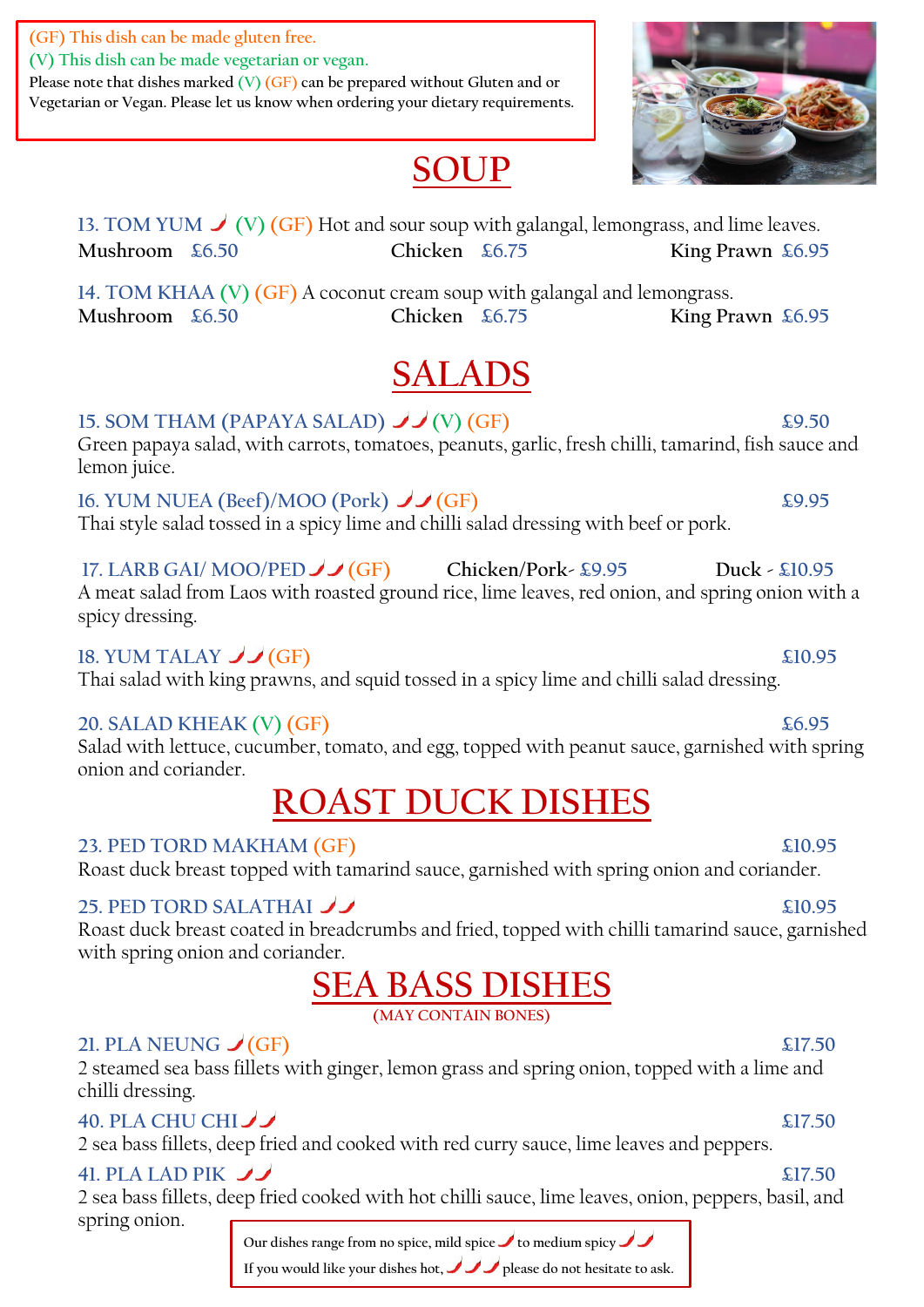**(GF) This dish can be made gluten free.**

**(V) This dish can be made vegetarian or vegan.**

**Please note that dishes marked (V) (GF) can be prepared without Gluten and or Vegetarian or Vegan. Please let us know when ordering your dietary requirements.**

# **STIR FRY DISHES**

**(Does not include rice)** 

#### **29. PAD KRAPOW**

Stir fry with chilli, basil, garlic, onion, peppers, bamboo shoots, fine beans, spring greens & Chinese leaves. **(V) (GF) Chicken/Beef/Pork/Vegetables & Tofu - £9.95 Duck/King Prawns/Squid - £10.95**

#### **31. PAD KHING**

Stir fry with ginger, garlic, onion, carrot, cabbage, spring greens, broccoli, cauliflower, mushrooms, peppers, Chinese mushrooms & spring onion. **(V) (GF) Chicken/Beef/Pork/Vegetables & Tofu - £9.95 Duck/King Prawns/Squid - £10.95**

#### **32. PAD MED MAMUANG**

Stir fry with cashew nuts, onion, garlic, carrot, spring greens, Chinese leaves, broccoli, cauliflower, mushroom, peppers & spring onion. **(V) (GF) Chicken/Beef/Pork/Vegetables & Tofu - £9.95 Duck/King Prawns/Squid - £10.95** 

#### **34. PAD NAM PIK POW**

Stir fry with chilli paste, onion, garlic, peppers, spring greens, Chinese leaves, carrot, bamboo shoots, fine beans, celery & spring onion. **(GF) Chicken/Beef/Pork/Vegetables & Tofu - £9.95 Duck/King Prawns/Squid - £10.95**

#### **35. PAD PRIEW WANN**

Stir fry with sweet and sour sauce, onion, carrot, peppers, pineapple, tomato, cucumber, spring greens, Chinese leaves & spring onion. **(V) (GF) Chicken/Beef/Pork/Vegetables & Tofu - £9.95 Duck/King Prawns/Squid - £10.95**

#### **37. PAD NAM MUN HOI**

Stir fry with oyster sauce, onion, garlic, mangetout, carrot, spring greens, Chinese leaves, broccoli, cauliflower, mushroom, peppers & spring onion. **(V) (GF) Chicken/Beef/Pork/Vegetables & Tofu - £9.95 Duck/King Prawns/Squid - £10.95**

## **RICE & NOODLE SIDES**

**55. KHAO PAD KAI - £3.25** Egg fried rice **56. KHAO MAPRAW - £3.25** Coconut rice with pandan leaves.

> **57. KHAO SUAY - £3.00** Steamed Jasmine rice

**58. KHAO NEOW - £3.25** Sticky rice

**59. STEAMED NOODLES - £3.25** Egg Noodles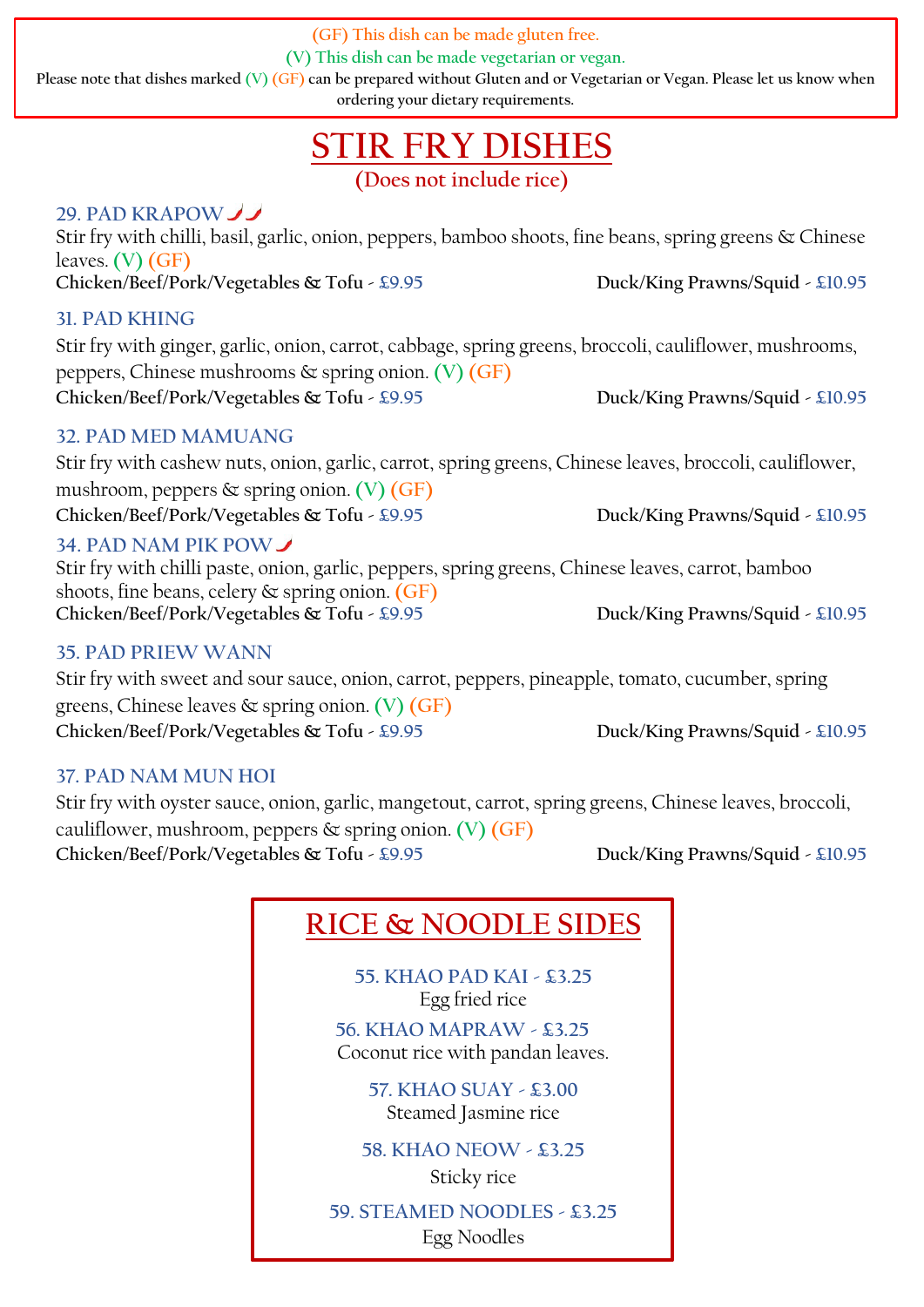**(GF) This dish can be made gluten free.**

**(V) This dish can be made vegetarian or vegan.**

**Please note that dishes marked (V) (GF) can be prepared without Gluten and or Vegetarian or Vegan. Please let us know when ordering your dietary requirements.**

## **THAI CURRIES**

**(Does not include rice)**

**Unfortunately, curries are not suitable for vegetarians or vegans as they contain shrimp paste and fish sauce.**

### **45. GAENG KIEW WANN JJ (GF)**

Thai green curry cooked with coconut milk & seasonal vegetables. **Chicken/Beef/Pork/Vegetables & Tofu - £9.95 Duck/King Prawns/Squid - £10.95**

### **46. GAENG DEANG J (GF)**

Thai red curry cooked with coconut milk & seasonal vegetables. Chicken/Beef/Pork/Vegetables & Tofu - £9.95 Duck/King Prawns/Squid - £10.95

#### **47. GAENG MASSAMAN (GF)**

Coconut milk curry with potato & onion Chicken/Beef/Pork/Vegetables & Tofu - £9.95 Duck/King Prawns/Squid - £10.95

### **48. PANANG**   $\bigcup$  (GF)

A thick aromatic Thai red curry cooked with lime leaves, fine beans, peppers, carrot, spring greens & Chinese leaves. **Chicken/Beef/Pork/Vegetables & Tofu - £9.95 Duck/King Prawns/Squid - £10.95**

## **NOODLE & RICE MAIN DISHES**

#### **50. PAD THAI (V) (GF)**

Thin rice noodles stir fried with egg, carrot, and beansprouts in tamarind sauce, garnished with beansprouts, spring onion and coriander. Chicken/Beef/Pork/Vegetables & Tofu - £11.95 Duck/King Prawns/Squid - £13.95

#### **51. PAD SIEW(V) (GF)**

Thick rice noodles stir fried with egg, soy sauce and seasonal vegetables, garnished with beansprouts, spring onion and coriander. Chicken/Beef/Pork/Vegetables & Tofu - £11.95 Duck/King Prawns/Squid - £13.95

#### **52. SALATHAI NOODLES (V)**

Egg noodles stir fried with seasonal vegetables, garnished with beansprouts, spring onion and coriander. Chicken/Beef/Pork/Vegetables & Tofu - £11.95 Duck/King Prawns/Squid - £13.95

#### **53. KHAO PAD (V) (GF)**

Stir fried rice with egg, onion, tomatoes, spring onion and seasonal vegetables, garnished with spring onion and coriander. **Chicken/Beef/Pork/Vegetables & Tofu - £11.95 Duck/King Prawns/Squid - £13.95**

### **54. KHAO PAD SALATHAI (V) (GF)**

Stir fried rice cooked with egg, yellow curry powder, pineapple, onion, and tomato, garnished with spring onion and coriander. Chicken/Beef/Pork/Vegetables & Tofu - £11.95 Duck/King Prawns/Squid - £13.95

**Our dishes range from no spice, mild spice to medium spicy If you would like your dishes hot, please do not hesitate to ask.**

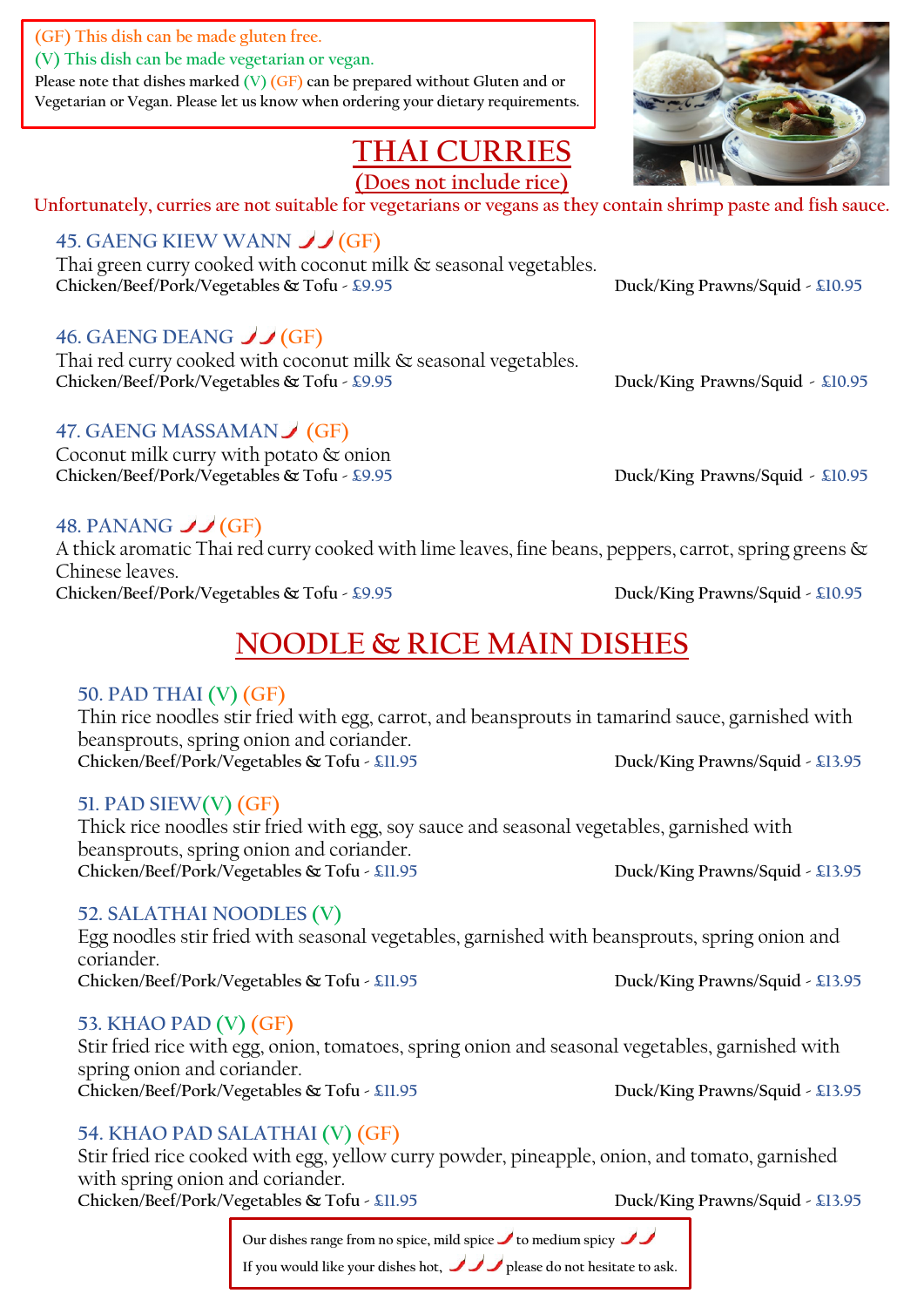**SET MENUS**

**PLEASE NOTE THAT OUR SET MENUS ARE FOR A MINIMUM OF 2 PEOPLE**

## **SET MENU A £21.95 PER PERSON (MINIMUM OF 2 PERSONS)**

**STARTER:** 

#### **SALATHAI'S MIXED STARTER**

A selection of starters served with sweet chilli & peanut sauce. Includes: Prawn fried in batter, chicken satay, vegetable spring rolls, sweetcorn fritters & chicken sesame toast. (No 1)

#### **MAIN COURSE:**

**GAENG DAENG** Beef red curry, cooked with coconut milk & seasonal vegetables. (No 46)

> **PAD KHING** Stir fry pork with ginger. (No 31)

#### **PAD PRIEW WANN**

Stir fry sweet and sour chicken. (No 35)

#### **PAD THAI**

Thin rice noodles stir fried with seasonal vegetables, egg, and carrot, garnished with beansprouts, spring onion and coriander. (No 50)

> **KAO PAD KAI/KAO SUAY** Egg fried rice or steamed rice. (No 55/57)

## **SET MENU B £25.95 PER PERSON**

**(MINIMUM OF 2 PERSONS)** 

**STARTER:** 

#### **SALATHAI'S MIXED STARTER**

A selection of starters served with sweet chilli & peanut sauce. Includes: Prawn fried in batter, chicken satay, vegetable spring rolls, sweetcorn fritters & chicken sesame toast. (No 1)

#### **MAIN COURSE:**

**GAENG KIEW WANN**

Beef green curry, cooked with coconut milk  $\&$  seasonal vegetables. (No 45)

#### **PAD MED MAMUANG**

Stir fry chicken with cashew nuts  $\&$  seasonal vegetables. (No 32)

#### **PED TORD MAKHAM**

Roast duck with tamarind sauce, garnished with spring onion and coriander. (No 23)

#### **PAD THAI GOONG**

Thin rice noodles stir fried with king prawns, egg, carrot, garnished with beansprouts, spring onion and coriander. (No 50)

#### **KAO PAD KAI/KAO SUAY**

Egg fried rice or steamed rice. (No 55/57)